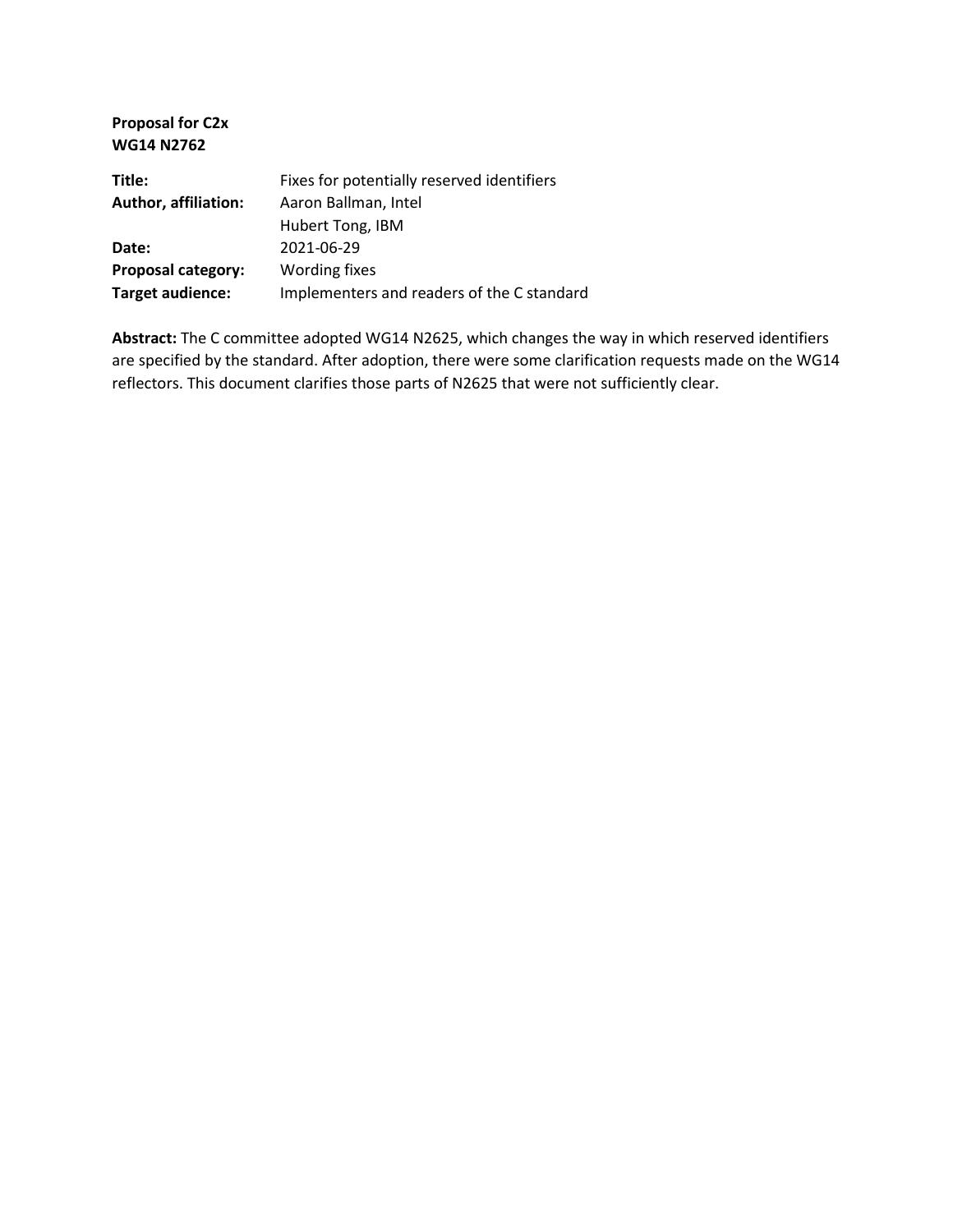Reply-to: Aaron Ballman (aaron@aaronballman.com) Document No: N2762 Date: 2021-06-29

# Summary of Changes

### N2762

• Original proposal

## Introduction and Rationale

At the Dec 2020 meeting, WG14 adopted N2625, which split reserved identifiers into two categories: reserved (UB for a user to use the identifier) and potentially reserved (identifiers that may become potentially reserved by an implementation or a future revision of the standard, but are otherwise not currently reserved). After adoption, some concerns were raised on the reflectors whether the wording matched the intent of the original proposal. Specifically, there was concern that the wording suggests that implementations diagnose declarations of potentially reserved identifiers even when said declarations are known to be safe for accessing functionality provided by the implementation.

Consider a hypothetical implementation that provides the function char \*strawesome (char \*) in  $\le$ tring.h>. For a user who wants to avoid including  $\le$ tring.h> while still wishing to use the strawesome() functionality, they may provide a declaration like: extern char

\*strawesome(char\*) in their source code. The current wording in C23 suggests that the extern declaration be diagnosed as using a potentially-reserved identifier, but a quality implementation should recognize that this is not an incorrect use because it is a forward-compatible declaration to access the functionality provided by the hypothetical implementation.

This applies not only to identifiers with external linkage provided by an implementation that may be standardized in the future, but also to macros that an implementation may introduce like new errno error values or new locales.

# Proposal

This paper adds more precision to the wording about what is a potentially reserved identifier and under what circumstances to diagnose the identifiers. As part of refining the circumstances under which potentially reserved macro names are diagnosed, the association of the macros with the headers that are anticipated to provide them is strengthened.

It clarifies that a potentially reserved identifier becomes reserved by an implementation or a new revision of the standard providing it, as this connection was previously inferred rather than explicitly stated. The identifier remains "potentially reserved". It is noted that any UB associated with the "reserved" status conferred by the implementation would obviate any *requirement* to produce a diagnostic; however, a *recommendation* is not so affected.

It also clarifies that potentially reserved identifiers provided by the implementation as a macro are only reserved when the header file actually providing the macro is included, whereas identifiers provided by the implementation with external linkage are reserved for any use.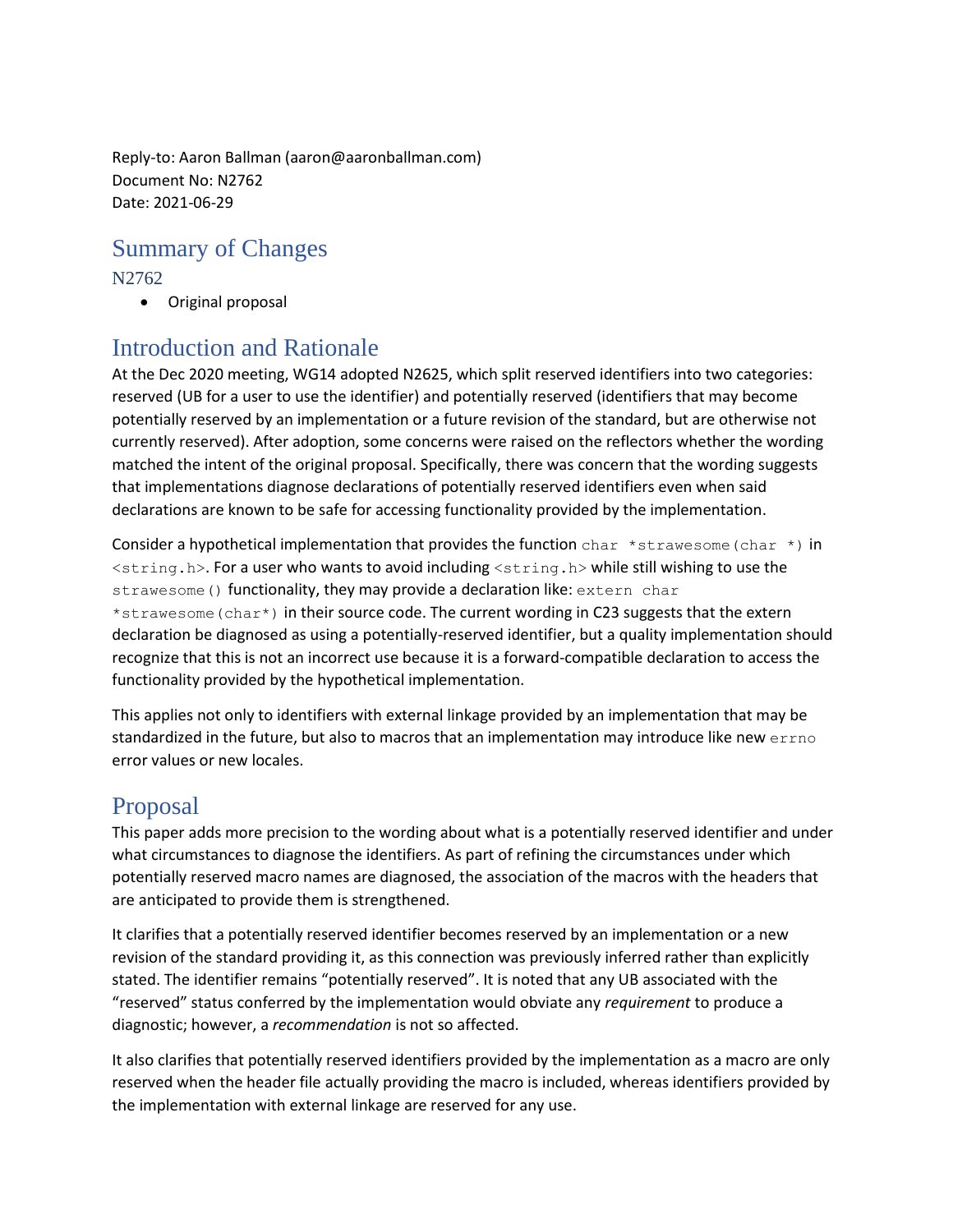It adds the notion of an implementation-compatible use of an identifier, which is a use intended to declare something provided by the implementation. In other words, it's fine for a user program to provide a declaration of a reserved identifier that resolves to a compatible external definition provided by the implementation. For functions and objects, the declaration of the reserved identifier must have a compatible type with the definition provided by the implementation. No macro definitions are deemed implementation-compatible, because UB occurs when a user defines a macro in contexts where it is reserved.

## Proposed Wording

The wording proposed is a diff from the committee draft of WG14 N2596. Green text is new text, while red text is deleted text.

Modify 6.4.2.1p8:

Some identifiers may be potentially reserved. A *potentially reserved identifier* is an identifier which is not reserved unless made so by an implementation providing the identifier (7.1.3) but is anticipated to become reserved by an implementation or a future version of this document.

#### Modify 6.4.2.1p9:

Implementations are encouraged to issue a diagnostic message when a potentially reserved identifier is declared or defined for any use that is not implementation-compatible (see below) in a context where the potentially reserved identifier may be reserved under a conforming implementation. This brings-to bring attention to a potential conflict when porting a program to a future revision of this document.

#### Add 6.4.2.1p10 to the Recommended Practice section:

An implementation-compatible use of a potentially reserved identifier is a declaration of an external name where the name is provided by the implementation as an external name and where the declaration declares an object or function with a type that is compatible with the type of the object or function provided by the implementation under that name.

### Modify 7.1.3p1: (*Drafting note: the changes for identifiers with external linkage are meant to prevent an implementation from reserving, for any use and without header inclusion, identifiers that are potentially reserved for use as typedefs, etc.*)

Each header declares or defines all identifiers listed in its associated subclause, and optionally declares or defines identifiers listed in its associated future library directions subclause and identifiers which are always reserved either for any use or for use as file scope identifiers.

— All potentially reserved identifiers (including ones listed in the future library directions) that are provided by an implementation with an external definition are reserved for any use. An implementation shall not provide an external definition of a potentially reserved identifier unless that identifier is reserved for a use where it would have external linkage.<sup>x)</sup> All other potentially reserved identifiers that are provided by an implementation (including in the form of a macro) are reserved for any use when the associated header is included. No other potentially reserved identifiers are reserved.<sup>199)</sup>

#### Add a new foonote for  $x$ ).